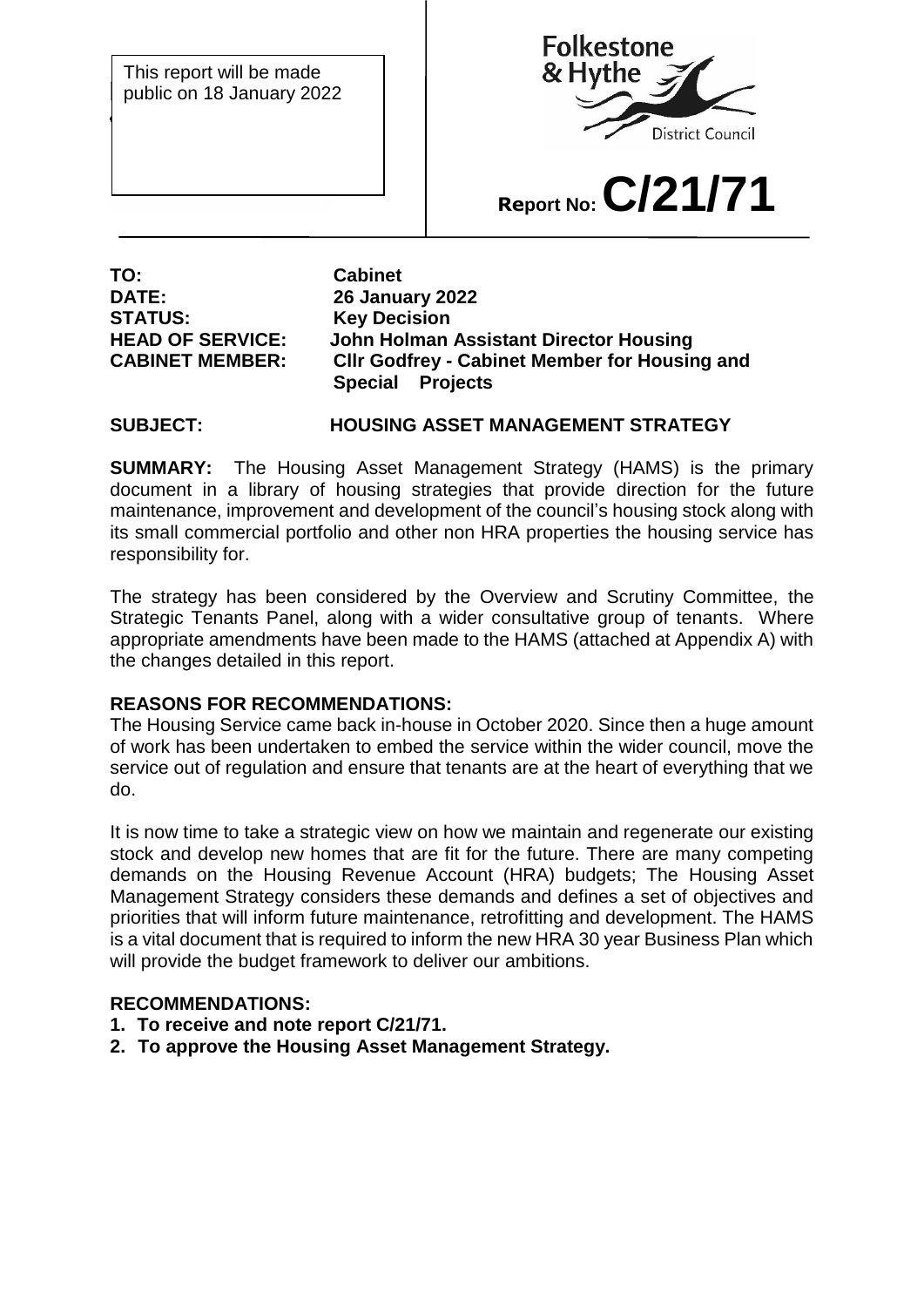# **1. Key Points from the Housing Asset Management Strategy**

- 1.1 The Housing Asset Management Strategy (HAMS) sets out the Council's approach to managing its HRA property portfolio, providing direction for future detailed investment plans. It provides adherence to building legislation and regulatory standards, direction on energy efficiency, promotes improved digital channels, increased customer involvement and the use of innovative technology.
- 1.2 The stock survey indicates that routine, cyclical and planned maintenance works, necessary to keep tenants safe and the housing stock in good repair can be funded directly from HRA rents with no additional prudential borrowing being required. However, it will be necessary to balance building new homes alongside the regeneration of its sheltered housing schemes and estates with the Council's attitude to risk and borrowing. To achieve its objective of Net Zero Carbon in Use by 2050, significant additional funding will be necessary from the Government.
- 1.3 The strategy is framed around 4 objectives that support the Corporate Plan and inform the decisions on asset spend in the 30 year HRA Business Plan:
	- a. **Objective 1** Ensure the housing stock is safe and well maintained.
	- b. **Objective 2**. Develop a social housing portfolio that is fit for purpose, meeting the needs of current and future generations of tenants and their families.
	- c. **Objective 3** Improve the energy efficiency of the housing stock and the ways of working that reduce carbon emissions and levels of fuel poverty by achieving at a minimum EPC rating of C by 2030 and operational net zero carbon in use<sup>1</sup> by 2050 for all of its housing stock.
	- d. **Objective 4** Developing skills and supporting the local economy.

1.4 Within the four objectives, the HAMS identifies the following priorities:

- a. Ensure landlord H&S is compliant at all times.
- b. Improve the ratio of planned to responsive maintenance.
- c. Determine the future use, design and locations of the Sheltered Housing Schemes.
- d. Develop and implement a fabric first approach to achieving Net Zero Carbon in Use<sup>2</sup>.
- e. Continue the new build programme that will deliver 1200 homes by  $2034/5^3$ .

 $\overline{a}$ 

<sup>1</sup> RICS ref to good practice.

<sup>&</sup>lt;sup>2</sup> A 'fabric first' approach involves maximising the performance of the components and materials that make up the building fabric itself e.g. increasing loft insulation, before considering the use of mechanical or electrical building services systems.

<sup>3</sup> Amended from 1000 homes by 2036 to mirror the wording of the HRA Business Plan.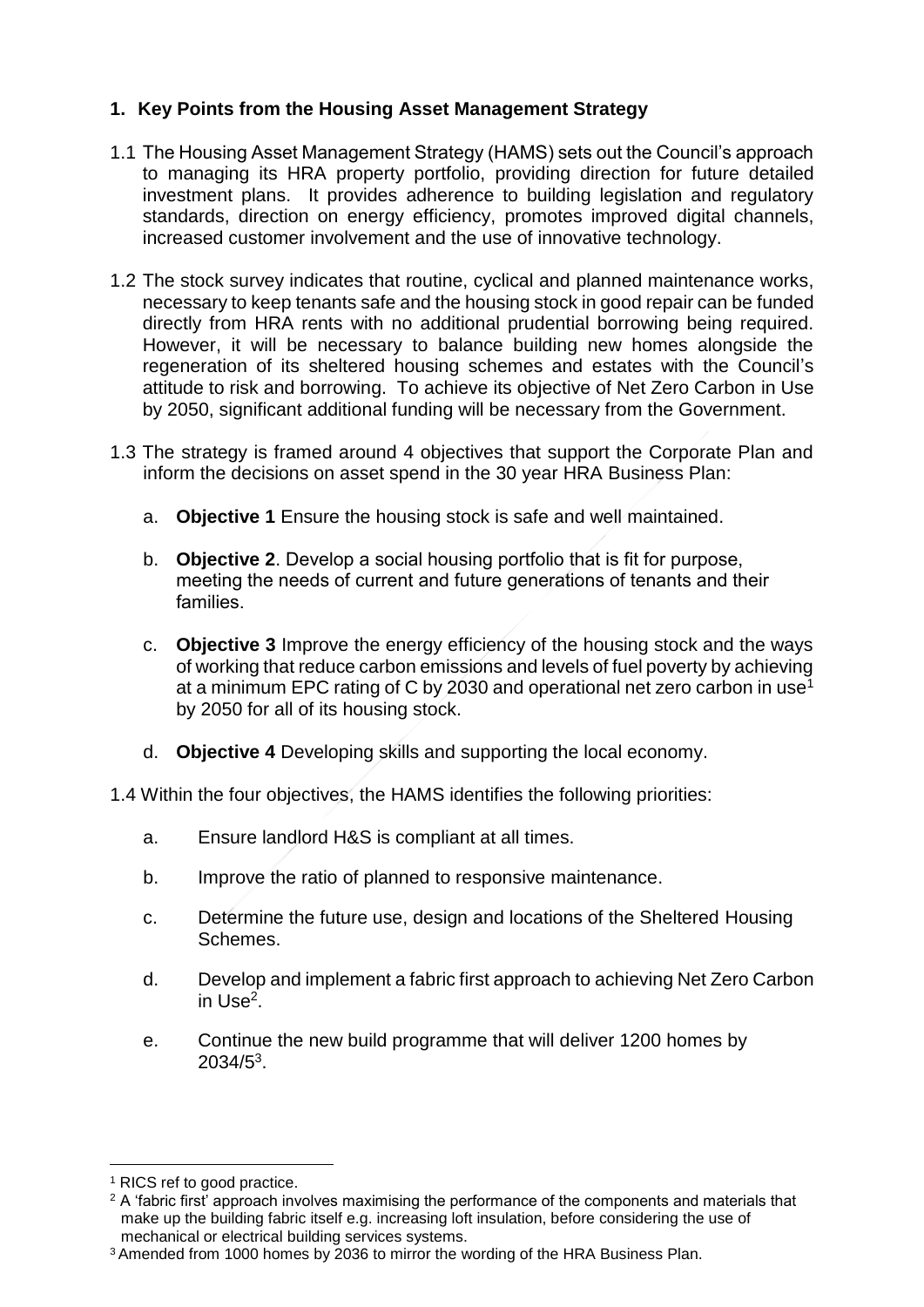- 1.5 Managing the property portfolio may include the disposal, demolition and regeneration of homes that are no longer fit for purpose, uneconomic to maintain or can contribute to a larger development programme.
- 1.6 The maintenance profile indicates that there are currently too many reactive repairs and not sufficient planned works. This balance needs to be closer to 70:30 which will improve the service to tenants and reduced the more costly unplanned maintenance costs.
- 1.7 The aging population of the District (18 60 year olds increasing by 6% and over 60 year olds expected to increase by 37% over the period 2021 – 2039) will require a different housing offer from that which is currently available. Both issues will be addressed in separate pieces of work which are underway.
- 1.8 Through the sale of council homes, the HRA is no longer responsible for all of 'its' estates but often continues to maintain them as if they were they were. There is a need to accurately identify and apportion cost amongst those benefitting from these facilities. The HAMS also identifies the need to review the social value and the approach to the management of the commercial properties in the portfolio.
- 1.9 In support of the existing New Build Development Portfolio, a garage strategy will be developed that identifies those sites that produce a surplus and warrant continued investment; those sites that could be made viable with investment; and those that are not viable and alternative uses need to be found. There may also be sites that are suitable for redevelopment for new homes.
- 1.10 The HAMS establishes the approach and milestones towards meeting the 2050 NZC agenda, specifying the standards for new homes and identifying 2030 as the target to achieve EPC C for the current housing stock. The implications of this objective will be better understood when the stock survey data is fully analysed and the viability of the approach modelled into the HRA Business Plan.
- 1.11 The HAMS makes a commitment to *'as far as possible'* develop new homes to Net Zero Carbon in Use standards and ready to accommodate future carbon reduction initiatives. Where homes and sheltered housing schemes are refurbished similar standards will be aspired to. The intent of this approach is not to avoid achieving NZC standards but to fully understand the implications and cost before making firm commitments.
- 1.12 Achieving the NZC standards and recent inflation in the building industry is likely to make the building of new homes more expensive than historic schemes. In order to make future schemes viable the current business model will need to be reviewed with potentially longer payback periods being considered along with the potential to introduce cross subsidy from other tenures e.g. outright sale, shared ownership and affordable rent in order that homes can be provided at social rent levels. This will be the subject of a separate cabinet decision when the revised HRA Business Plan is considered later in 2022/23.
- 1.13 Different methods of contracting are likely to require changes in the way work is procured and managed. While complying with the Local Government procurement regulations this my require changes to the Council's current rules and procedures. The HAMS recognises the role the HRA can play in supporting the local economy and enhancing skills development throughout the District. This contribution will be closely evaluated in future contract awards.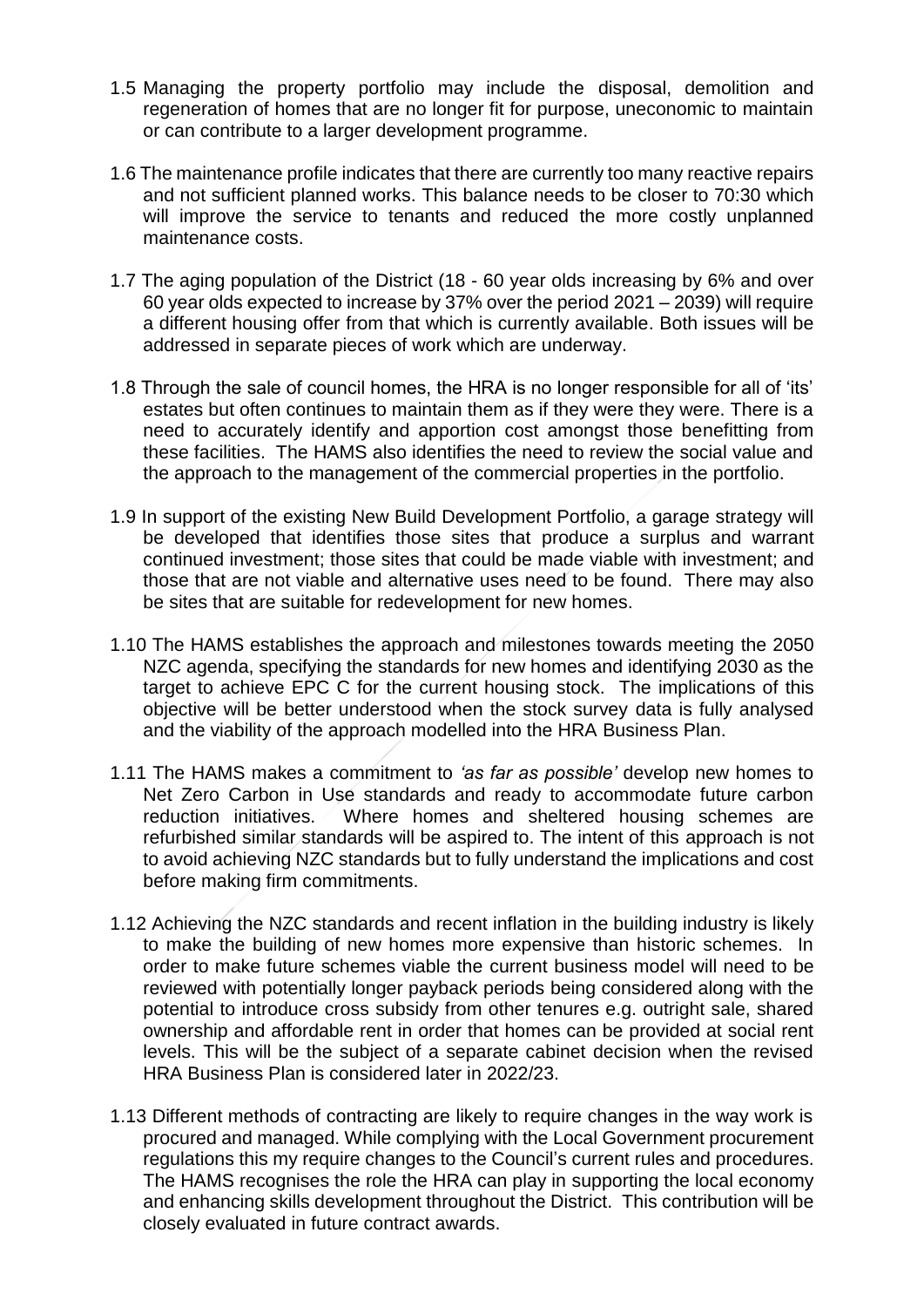- 1.14 The Housing Service owns and manages 11 non HRA properties that are used for temporary accommodation. Although not under the purview of the Regulator of Social Housing, it is intended that these properties are maintained to the same standards and are subject to the same inspections and reporting as the HRA homes.
- 1.15 Finally, the HAMS recognises that tenants are at the heart of everything that the Housing Service does and can add insight to the delivery of asset management from the delivery of maintenance and repairs to building new homes. This insight will also contribute to the digital journey helping to make communications with tenants easier, improve efficiency, reduce carbon emissions and enable real-time reporting of performance.

## **2. Consultation and changes to the HAMS**

- 2.1 The Strategic Tenant Advisory Panel considered the HAMS at their meeting on the 9 December 2021 and had no changes to make to the document.
- 2.2 Separately 693 tenants, who had previously expressed an interest in being involved in the housing service, were emailed/text the web link to the HAMS and asked 2 questions:

a.Is there anything to you would like to see added? b.Is there anything you would like to see removed?

- 2.3 Over the consultation period (29 November 17 December) 19 responses were received largely commenting on the service in general. None of the feedback changed the HAMS previously considered by the Overview & Scrutiny Committee (OSC) and the Strategic Tenants Advisory Panel. Details of the feedback are available on request.
- 2.4 One respondent felt that clause 37 of the HAMS, that refers to the potential to redevelop existing homes to higher densities, was not necessary and other alternatives should be found. Clause 37 is just one approach to building more and better homes for the future and therefore remains in the strategy to provide flexibility in the range of future approaches.
- 2.5 The OSC meeting on 7 December 2021 made the following recommendations and observations which will be addressed in the HAMS action plan and the Housing Carbon Strategy:
	- a. Ensure ward councillors are involved in the proposed garage strategy.
	- b. Government grant funding for carbon reduction initiatives may present opportunities for joint bidding.
	- c. Consider lifetime running costs and carbon emissions for example solar energy which could in turn create income.
	- d. Members asked that reference to Active Travel, encompassing walking and cycling for further carbon reduction to be considered.
- 2.6 Since drafting the HAMS the Government's carbon reduction targets for 2030 have been clarified and clause 95 amended to remove reference to achieving initial government targets as follows: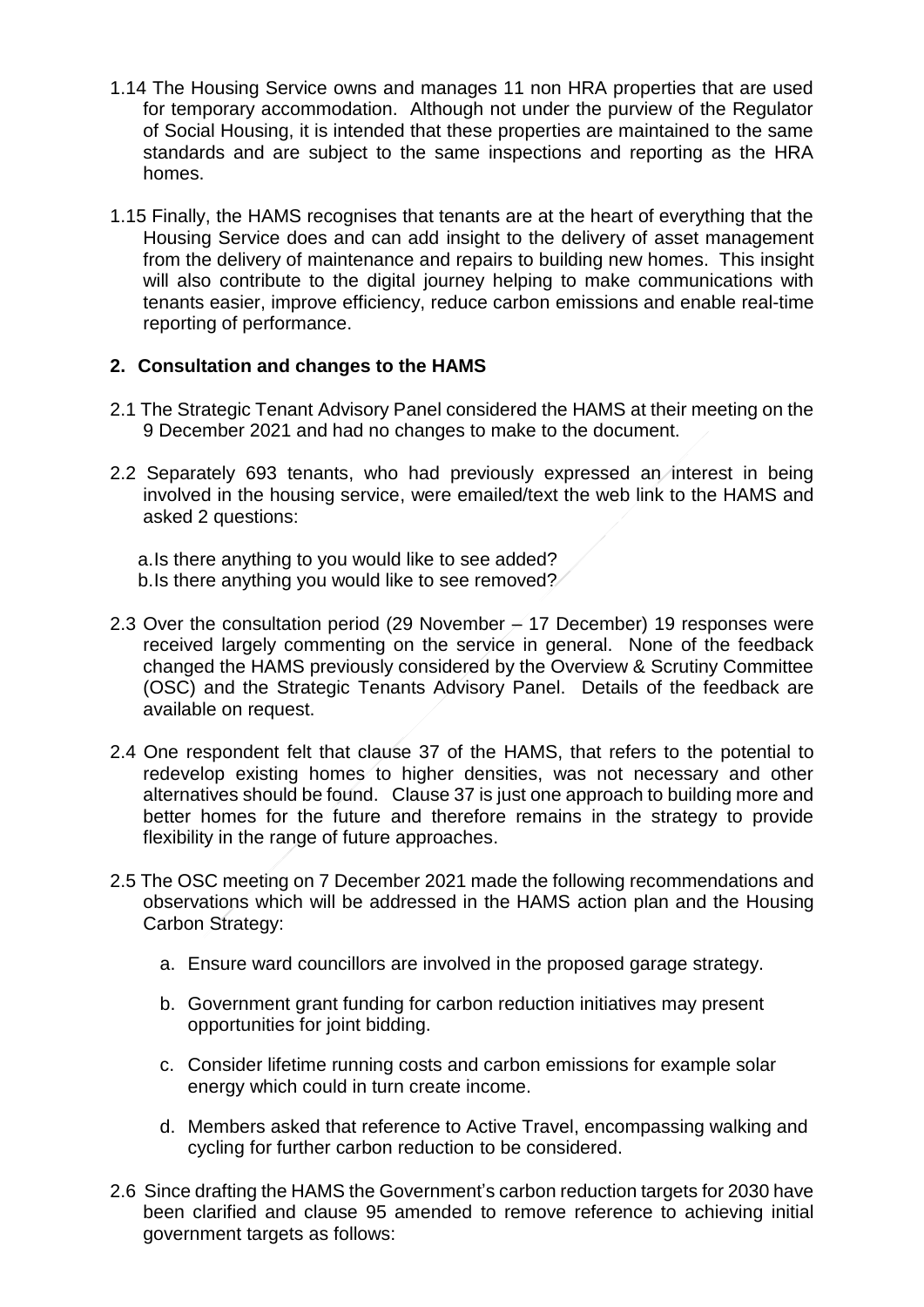"95. The Council housing stock has benefitted from a history of energy efficiency improvements. These measures have helped to achieve an average rating for the stock of EPC C. and therefore the government's initial target has already been achieved. However, it still has almost 700 homes in the EPC D, E, F and G range which need to be improved along with the 11 homes purchased for Temporary Accommodation which have an EPC ratings of E & D."

- 2.7 The percentage of homes that meet the Decent Homes standard has been amended from 99.9% to 94% following the latest results from the stock survey.
- 2.8 Priority e, the building of new homes included reference to a pipeline of development. This priority has been simplified to mirror the wording of the HRA Business Plan of delivering 1200 homes by 2034/5.
- 2.9 The wording of Objective 4 has been simplified, removing reference to the Folkestone pound.
- 2.10 Other minor changes include general improvements to the wording of the strategy.

## **3**. **Next steps**

- 3.1 To develop the refreshed HRA Business Plan informed by the HAMS.
- 3.2 Develop and implement the HAMS action plan.
- 3.3 Develop a draft carbon strategy for the Council's housing stock for consideration.
- 3.4 Finalise and publish the 5 year major works programme that has been compiled from the stock survey.

## **4. Conclusion**

4.1 The HAMS is another key part in creating a firm foundation for the housing service. It will guide decisions for multi-million pound investments in the housing stock and although subject to review at least every five years, the long-term nature of asset management will influence the type and location of social housing provided by the Council for generations to come.

## **5 Implications**

- 5.1 **Legal** (NM) The purpose of an asset management strategy is to ensure that the Council uses and manages its housing stock to meet its needs and objectives. It is good practice for the Council to have an asset management strategy
- 5.2 **Finance** (CI) There are no financial implications arising directly from this report. The costs of any planned maintenance works will be factored into the HRA Business Plan and annual budgets.
- 5.3 **Equalities** (GE) There are no equality or diversity implications arising from this report.